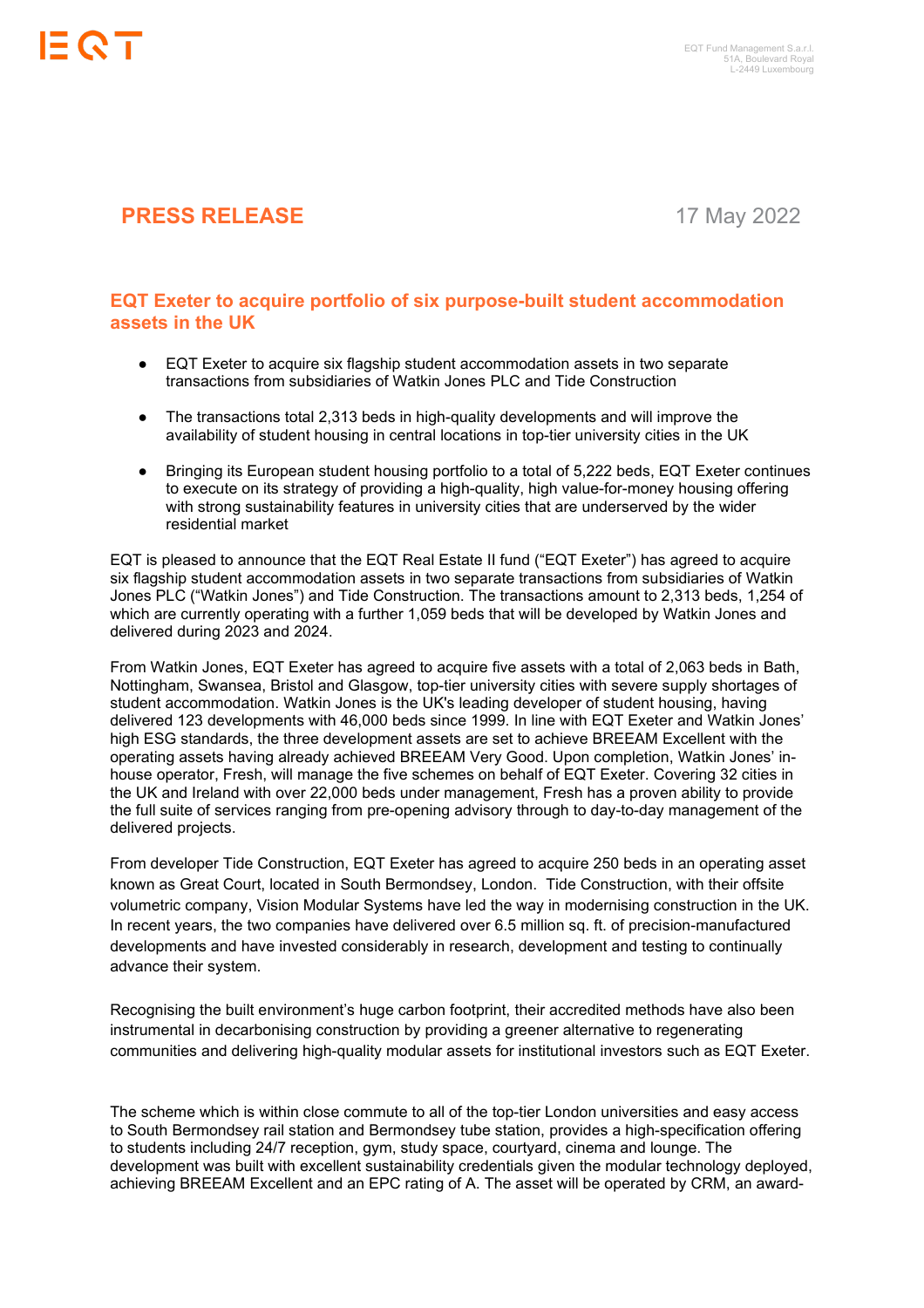winning operator in the UK and EU with approximately 25,000 beds under management and a history dating back to 2003. Under CRM's management, the asset achieved full occupancy when it opened in 2021.

UK student housing benefits from demographic-driven tailwinds with the 2020/21 academic year seeing its highest ever intake of first-year students on record. Coupled with a dwindling supply pipeline and an increasing obsolescence of older stock, UK students are expected to face increasing housing pressure. Despite global uncertainty, Brexit and the Covid pandemic, the number of international students in the UK continues to rise, largely driven by increasing demand from students who continue to seek entry to best-in-class universities that the UK has to offer. Yet, the new construction pipeline has declined significantly in recent years due predominantly to rising construction costs, restrictive planning policies, affordable housing requirements and competing land use.

These six purpose-built assets are important cornerstone investments as EQT Exeter seeks to aggregate a large portfolio of student housing assets across Europe with high-quality, high value-formoney offerings for students who are underserved by the wider residential market. EQT Exeter sees significant growth potential across the European student housing sector and has a significant pipeline of additional acquisition opportunities in markets with acute demand / supply imbalances and compelling demographic profiles.

Russell Petrie, Head of Student Housing – Europe, at EQT Exeter said, "These transactions mark a significant milestone for EQT Exeter's expansion in the European student housing sector, bringing the total number student beds in operation or in development to 5,222 and adding a new country to our European footprint. By selecting the best locations in undersupplied markets coupled with an unwavering focus on tenant experience, we expect these assets to be highly attractive to students by providing an environment where they can thrive both educationally and socially."

Henrik Orrbeck, Head of Transactions – Europe, at EQT Exeter said, "As a global leader in the Sheds, Beds and Meds sectors, student housing is a key pillar to growing EQT Exeter's thematic investment strategy focused on providing direct-to-consumer real estate solutions in the thriving "living" sector. We are excited to work with Fresh and CRM to deliver a best-in-class product for the students. We continue to investigate a number of exciting acquisition opportunities as we build upon this success and continue our European expansion efforts with a goal of being one of the leading European student housing investors."

John Fleming, Chairman at Tide Construction said, "This scheme adds to our ever-growing portfolio of high caliber student schemes in London, acting as a proof point to Tide Construction and Vision Modular's role in revolutionising the way in which housing is delivered in the UK. Having successfully delivered several institutionally backed student assets in the last 12 months, we are delighted to have partnered with EQT Exeter on their strategic, European expansion plan."

EQT Exeter was advised by DLA Piper and Capita on the transaction with Watkin Jones.

EQT Exeter was advised by Harris Associates, Taylor Wessing and Arcadis on the transaction with Tide Construction.

## **Contact**

EQT Press Office, press@eqtpartners.com*,* +46 8 506 55 334

## *About EQT Exeter*

*EQT Exeter is a global real estate solutions provider serving corporate and consumer tenants with scope and scale. EQT Exeter is among the largest real estate investment managers in the world, focused on acquiring, developing and managing logistics/industrial, office, life science and residential*